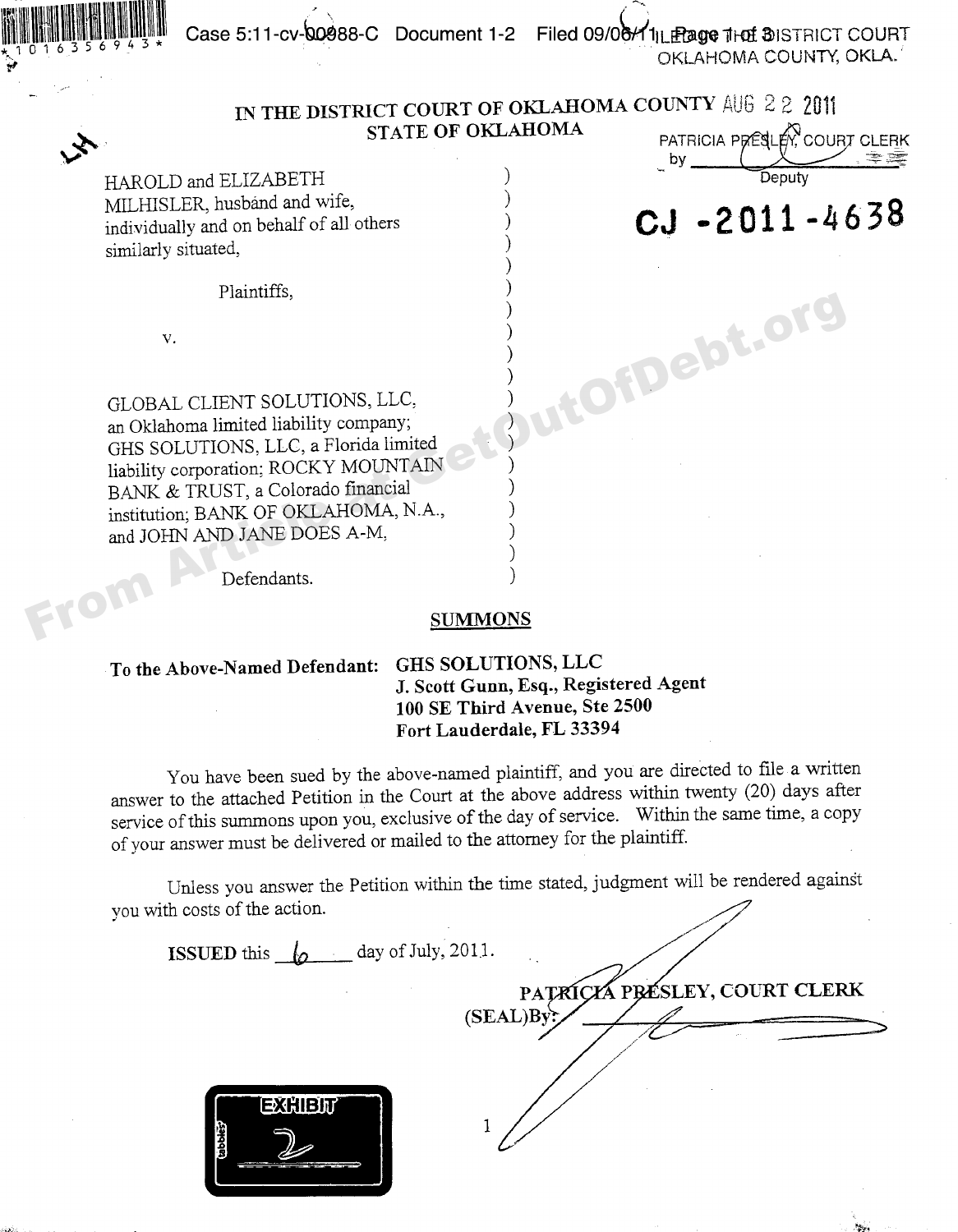Attorney for Plaintiff: Curtis N. Bruehl, OBA #19418 THE BRUEHL LAW FIRM 14005 N. Eastern Ave. Edmond, OK 73013 405/509-6300 405/509-6268 — Facsimile

This Summons was served on  $5-7 - 1/7$ 

(Date of Service)

Signature of Person Serving Summons

YOU MAY SEEK THE ADVICE OF ANY ATTORNEY ON ANY MATTER CONNECTED WITH THIS SUIT OR YOUR ANSWER, SUCH ATTORNEY SHOULD BE CONSULTED IMMEDIATELY SO THAT AN ANSWER MAY BE FILED WITHIN THE TIME LIMIT STATED IN THE SUMMONS. This Summons was served on  $\frac{\gamma - \gamma \cdot \gamma'}{\sqrt{\frac{1}{2}}\sqrt{\frac{1}{2}}\sqrt{\frac{1}{2}}\sqrt{\frac{1}{2}}\sqrt{\frac{1}{2}}}}$ <br>Signature of Person Serving Summons<br>YOU MAY SEEK THE ADVICE OF ANY ATTORNEY ON ANY MATTER CONNECTEI<br>WITH THIS SUIT OR YOUR ANSWER. SU

#### **CERTIFICATE OF SERVICE BY MAIL**

I certify that I mailed copies of the foregoing Summons with a copy of the Petition attached to the following named defendant at the address shown by certified mail, return receipt requested,<br>on the  $\frac{7+h}{\sqrt{u^2 + 4}}$  day of  $\frac{Au}{du}$  and  $\frac{du}{du}$ , 20 // and receipt thereof on the dates  $\overline{20}/\overline{7}$ , and receipt thereof on the dates shown:

Defendant: GHS Solutions, LLC, J. SCOH Gung ESG

Address where served: 10D SE 3<sup>rd</sup> Ave, 5te *2500*, Ft. Lauder da le, 1 C<br>33394

| Date Receipted: $8-9$ -// |              |
|---------------------------|--------------|
|                           | By Lexie O'B |
| (SEAL)                    |              |

 $\overline{2}$